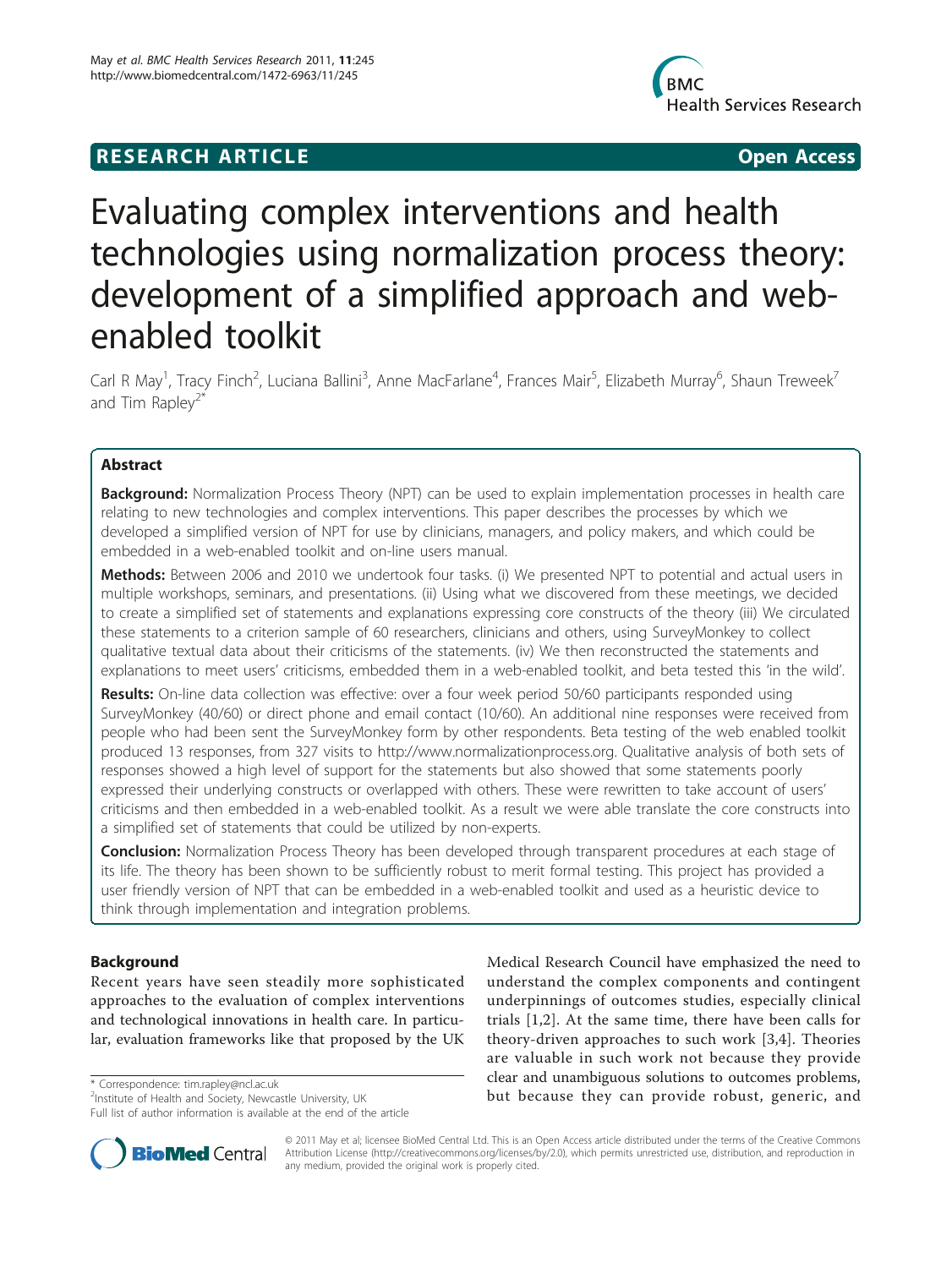transferable explanations of the processes that shape these outcomes. They perform the further useful function of making transparent the assumptions of researchers and others that underpin research questions, methodology, and explanations [[5](#page-9-0),[6\]](#page-9-0).

Normalization Process Theory (NPT) [\[7](#page-9-0)], and its predecessor, the Normalization Process Model [[8,9](#page-9-0)] provides a conceptual framework to assist in understanding and explaining the dynamic processes that are encountered during the implementation of complex interventions and technological or organizational innovations in healthcare.

Robust social science theories already explain some important features of implementation and integration processes: individual differences in attitudes and intentions in relation to new technologies and practices (e.g. Theory of Planned Behavior [[10](#page-9-0)]), the flow of innovations through social networks (e.g. Diffusion of Innovations Theory [\[11\]](#page-9-0)), and reciprocal interactions between people and artifacts (e.g. Actor Network Theory [[12\]](#page-9-0)). NPT differs from these theories because it offers an explanatory model of the routine embedding of a classification, artefact, technique or organizational practice in everyday work. NPT focuses on the agentic contribution–the things that people do–of individuals and groups. It thus explains phenomena not well covered by existing theories.

NPT was initially developed as an applied theoretical model to assist clinicians and researchers to understand and evaluate the factors that promote and inhibit the routine incorporation of complex healthcare interventions in practice. It started from a set of empirical generalizations derived from secondary analyses of qualitative data collected in a wide variety of studies of complex interventions in healthcare. This resulted in the original constructs of the model [[8\]](#page-9-0). The further empirical applications of the model showed that while it could explain factors that promote and inhibit collective action, how participants came to engage and support the practice and how they reflected on and evaluated it remained unexplained. Through the development of further constructs, accounting for how people make sense of a practice, participate in it and appraise what they do, the model became a theory. Over the past four years it has been developed as a middle-range theory of socio-technical change [[7](#page-9-0)], which characterizes the mechanisms involved in the embedding of social practices within their immediate and broader social contexts.

The starting point of NPT is that to understand the embedding of a practice we must look at what people actually do and how they work [[7\]](#page-9-0). NPT focuses on four theoretical constructs, which characterize mechanisms that are energized by investments made by participants.

(i) Processes of individual and communal sense making that promote or inhibit the coherence of a complex intervention to its users. These processes are driven by investments of meaning made by participants.

(ii) Processes of cognitive participation that promote or inhibit users' enrolment and legitimation of a complex intervention. These processes are driven by investments of commitment made by participants.

(iii) Processes of collective action that promote or inhibit the enacting of a complex intervention by its users. These processes are driven by investments of effort made by participants.

(iv) Processes of individual and communal reflexive monitoring that promote or inhibit users' comprehension of the effects of a complex intervention. These processes are driven by investments in appraisal made by participants.

These mechanisms, and their underpinning investments, are constrained (and released) by the operation of norms (notions of how beliefs, behaviours, and actions should be accomplished); and conventions (how beliefs, behaviours, and actions are practically accomplished). In this context, mechanisms, investments, and constraints form processes of organized, dynamic, and contingent interaction between: agents (the individuals or groups that interact in encounters around a practice); objects (the classifications, artifacts, practices and procedures employed by agents); and contexts (the technical and organizational structures in which agents and objects are implicated) [[8,9](#page-9-0)]. The primary focus of NPT is therefore the analysis of social action. As far as possible, its central constructs and their dimensions refer to observable social mechanisms [[13](#page-9-0)-[15\]](#page-9-0) that shape the practical workability and integration of some complex intervention or technology. For health services researchers interested in process evaluation NPT provides a verifiable and empirically grounded model of the operation of factors that promote and inhibit the routine incorporation of interventions in everyday practice. For social scientists, NPT provides a well characterized middlerange theory of socio-technical change.

Although it is a relatively new theory, it has been used to:

• inform the development and evaluation of complex clinical and organizational interventions for mental health care [\[16,17\]](#page-9-0)

<sup>•</sup> examine the work processes entailed in implementing treatment regimes into patients' routines [\[18](#page-9-0)]

<sup>•</sup> inform evaluations of treatment modalities in cancer [\[19](#page-9-0)], and diabetes [\[20](#page-9-0)].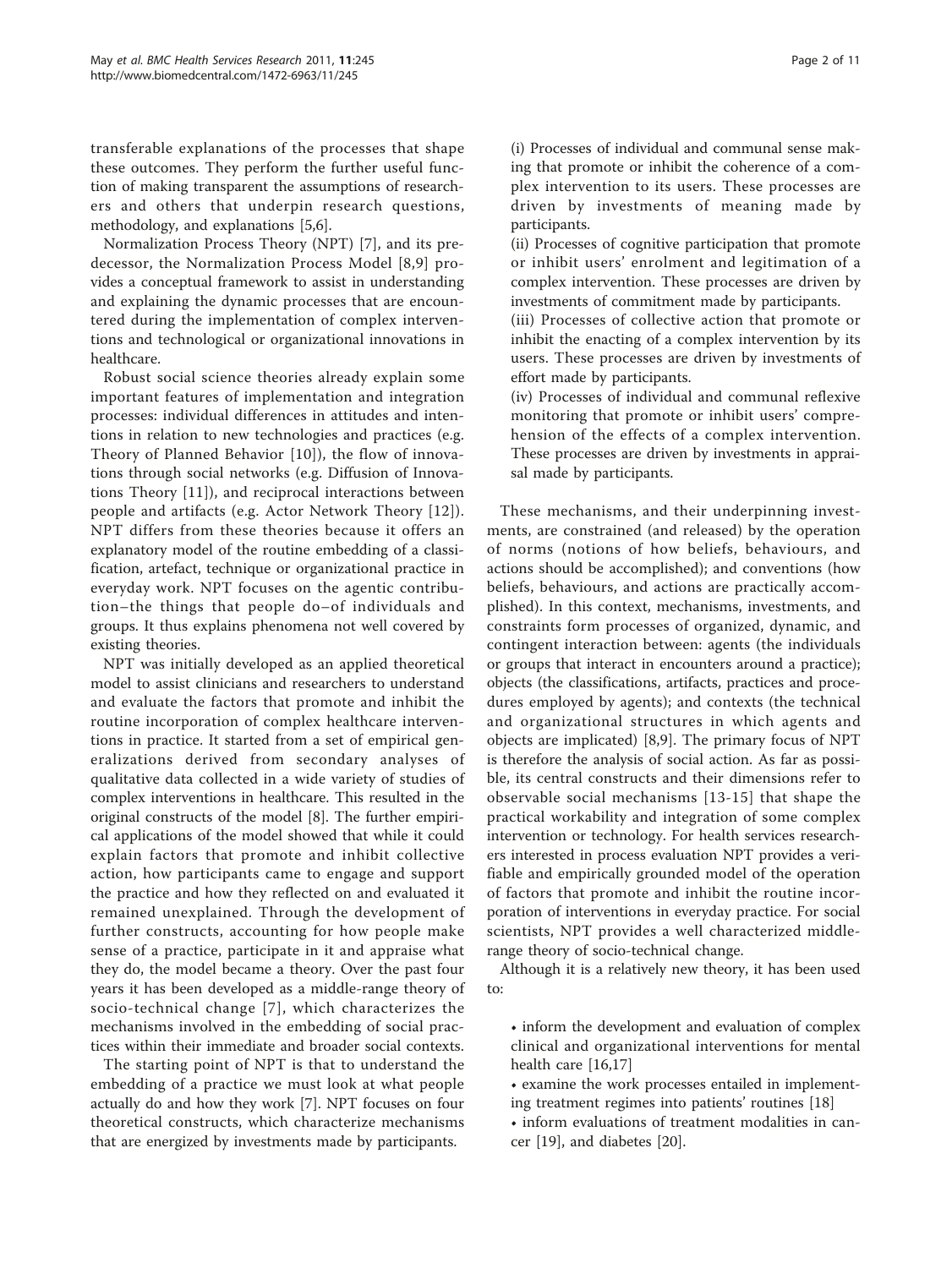• aid understanding of the findings of randomised controlled trials for psychosocial distress and nurseled clinics for heart failure treatment [[21](#page-9-0)], chronic constipation [\[22](#page-9-0)] and collaborative care for depression [[23\]](#page-9-0)

• inform the redesign of primary care mental health services [[24\]](#page-9-0) and self-management training packages [[25\]](#page-9-0).

• support the development and application of decision-support tools [[26](#page-9-0)] and inform a systematic review of evidence about their utilization [\[27](#page-9-0)]

• aid understanding of the implementation of telecare and e-health systems in a wide variety of contexts [\[28](#page-10-0)-[38](#page-10-0)]

Theories of all kinds are formed through complex interpretive processes that lead to inherently abstract products. Abstraction is, in fact, a necessary condition of a theory, since it must be sufficiently context-independent to be applicable to the range of relevant cases that it might be required to explain [[39](#page-10-0)]. The problem that users of a theory face, then, is translating the theory from its abstract context-independent form into a form that can be used to solve problems in everyday settings. NPT is no exception. Our aim in the work reported here, therefore, has been to translate NPT's constructs into a set of statements that can be used by managers, clinicians, and researchers to work through problems of design and implementation in relation to complex interventions and new health technologies. These simplified constructs were translated into a set of statements that form the basis of a toolkit [http://www.normalizationpro](http://www.normalizationprocess.org)[cess.org](http://www.normalizationprocess.org) for clinicians, managers and policy-makers interested in utilizing NPT in their work.

The purpose of this simplification work was to develop a set of generic statements that could be configured as the 'front end' of a web enabled toolkit for users of NPT. For this reason, we sought engagement and critique from NPT's user communities (Health Services Researchers, Clinical Researchers, and Social Scientists). The co-production of theories is normal in large scale investigations in the natural sciences but is much less common in the social and behavioural sciences. In such circumstances, peers are usually asked to test theories rather than collaborate in defining the means by which they are operationalized. We have sought to be as transparent as possible in the generation of the theory, and as inclusive as possible in its operationalization and stabilization in practice. Our view is that this continuous 'road testing' of basic constructs and components of the theory has done more than ensure construct validity. It has ensured that the theory is relevant to its users. In this paper we present a simplified set of 16 statements that express key elements of NPT but which can be applied without a detailed knowledge of the underlying theory. However, we must also offer a caveat. Our objective in this work was to simplify a set of theoretical constructs for heuristic purposes, and not to develop a set of validated questions that could be immediately embedded in quantitative research instruments or qualitative interview schedules. The purpose of this paper is to make transparent the process by which the 16 statements and explanations were generated, and thus be clear about the foundation of the claims we make about them.

#### Methods

#### Understanding how NPT was applied by users to realworld problems

Prior to the idea for the toolkit emerging, we sought to better understand the ways that potential users of NPT could apply it to real world problems. Between 2006 and 2009 we engaged with multiple potential users.

Engaging potential users included presentations to researchers and practitioners that linked NPT's core constructs to practical research and development problems. It also included open workshops and masterclasses for researchers and practitioners interested in NPT in the UK, Australia, Canada, and the US, in addition to individual correspondence and discussion with both experienced senior and neophyte researchers interested in employing NPT in their work. These encounters provided us with an opportunity to explore the views of NPT's potential users and their critiques of both its core assumptions and constructs and of the ways that these were presented. Some potential users were sceptical, arguing that NPT offered no advantage over the Theory of Planned Behavior [[10](#page-9-0)] because its predictive value was unknown, and others that it was incompatible with Actor-Network Theory [[12](#page-9-0)] because of its insistence on explanation over description.

At the same time, we closely engaged with critical actual users of NPT. This included work to stabilize the constructs of the theory that we have described elsewhere [[40](#page-10-0)], apply them in practice to statement development for surveys, systematic reviews and qualitative investigations [[41,42](#page-10-0)] and to define appropriate ways to apply the theory. We did this through the medium of meetings of a Peer Learning Set funded by the UK National Institute of Health Research, and personal communications with researchers using NPT in existing studies [[17](#page-9-0),[23,25,26,](#page-9-0)[34](#page-10-0)]. We used the group of actual users to help identify the sources of ambiguity and complexity in users' experiences of the theory. It is through our engagement with these actual users that the idea of simplifying the abstract constructs and developing a tool kit first emerged.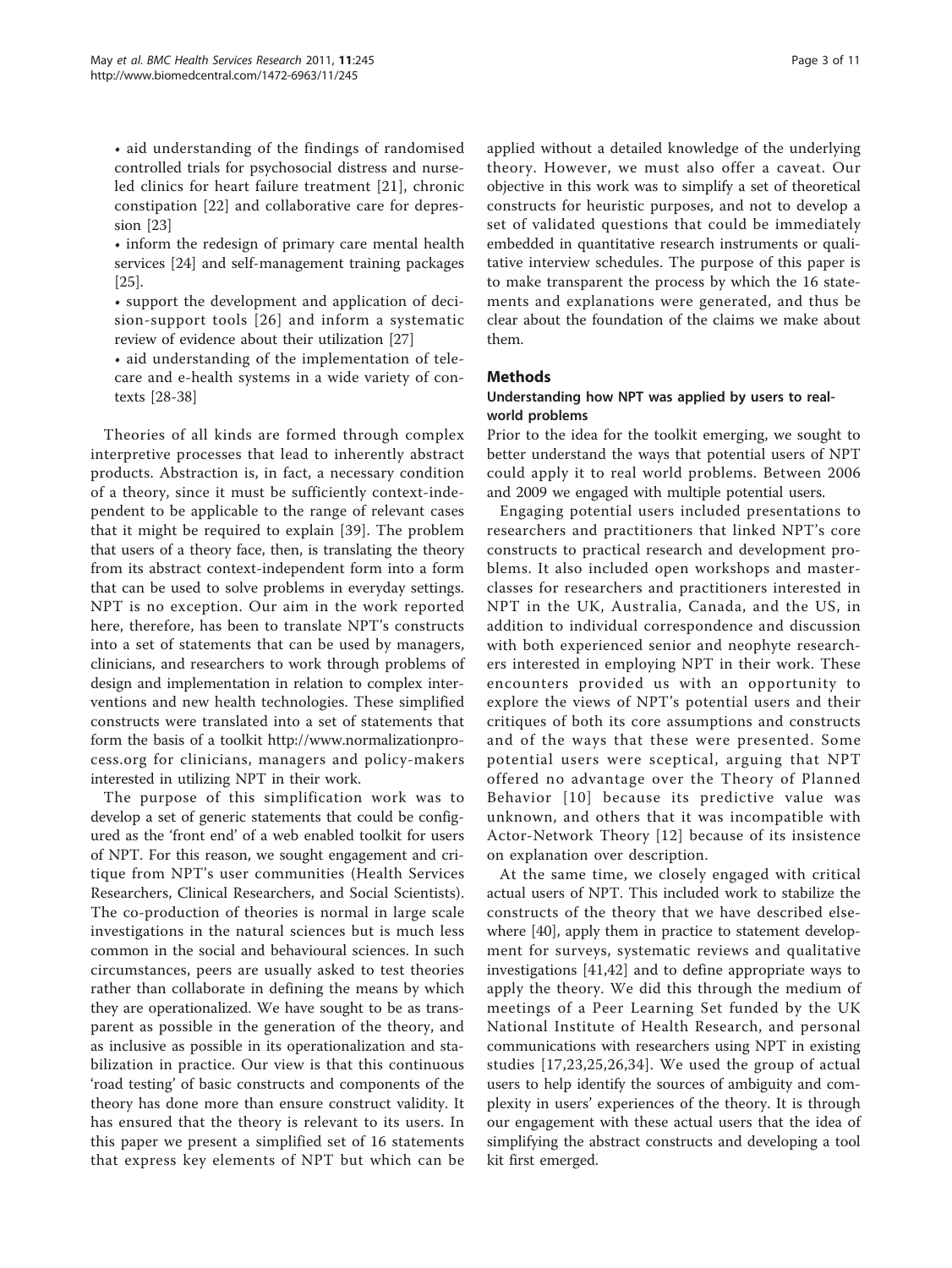#### Translating abstract constructs into simple statements

Our second task - and the topic of this paper - was to translate the abstract constructs of the theory into their simplest possible statements, drawing, in part, on the experience we gained during the process of presenting NPT to potential and actual users. This is a process analogous, but not identical, to statement development in questionnaire design, and it rests on rigorous construct validation. We divided it into three sequential tasks.

▪ We distilled each construct to a single statement of no more than two sentences. These identified the underlying social mechanism (Coherence, Collective Action, etc), explained what factors this mechanism shaped (sense-making, enacting, etc), and specified the social investments that energized it (meaning, effort, etc). This led to four construct explanations.

▪ We met as a group and spent two days reducing each of the components of the four constructs to a single sentence that described what people do when they act in relation to them. This led to 16 component explanations.

▪ We then constructed a set of 16 statements that expressed each component as a single context-independent statement that could be addressed to participants in an implementation-integration process. This led to 16 component statements.

These statements and explanations were 'road tested' in seminars at the Mayo Clinic (Rochester, Minnesota, US) and Dundee University (Scotland, UK) in April and May 2010. On 1 June 2010 we sent the statements and explanation (See Additional File [1](#page-9-0), first column, 'Original Statement and Construct Explanation'). Participants in this process were selected according to criterion sampling. One of us (CRM) had kept an archive of NPT related emails and other correspondence since 2004 and this formed the sampling frame from which participants were selected. The sampling criterion was that participants appeared to be sufficiently familiar with NPT to comment on attempts to translate its constructs into plain language. We invited 60 researchers to take part and they belonged to four categories: Medicine  $(n = 18)$ , Nursing and Midwifery ( $n = 16$ ), Professions Allied to Medicine (n = 3), and Health Services Research and Social Science (n = 23).

Respondents were asked to feedback using an on-line pro forma composed of a series of open ended questions constructed using SurveyMonkey™ (a proprietary online survey tool), and described in Additional File [2.](#page-9-0) The duration of this exercise was 21 days. We also invited members of the criterion sample to snowball the on-line form to members of their research groups and to other interested colleagues. Participants were asked to identify

themselves by name and email address so that we could distinguish between those recruited directly and those who had copies forwarded to them as part of the snowball. We sent a single email reminder on 8 June 2010.

Data collected in this process took the form of short free text entries typed directly into the survey monkey pro-forma by respondents. Free text entries consisted of specific comments about items and statements, and more broadly focused comments about what respondents understood the value and limits of the toolkit to be. The comments about items and statements were extracted and then aggregated according to the item to which they referred in a matrix, or framework [\[43\]](#page-10-0). This provided a basis for subsequent work to improve the clarity and fidelity of each statement. We treated the comments about the value and limits of the toolkit as attributive statements and analysed them using a simple and descriptive thematic analysis [[44\]](#page-10-0).

#### Road testing the web-enabled tool

The final component of this work was to embed improved and edited statements and explanations into a web-enabled tool (available at [http://www.normalization](http://www.normalizationprocess.org)[process.org](http://www.normalizationprocess.org) between August 2010 and July 2013) and to invite users to apply the tool in practice and comment on it. We already had some experience of designing web-enabled tools [[45](#page-10-0)]. We released the web-enabled tool on 26 July 2010, sending a URL link and invitation to researchers who had responded to our earlier on-line questionnaire, and inviting them to snowball the URL to interested colleagues. 0 We also made a single announcement on Twitter.com and CRM's personal web-page at academia.edu, again for the purposes of snowballing.

Participants in this phase of our work were asked to work through an implementation problem using slide bars to give a subjective score to each of the statements embedded in it (an example of these, see Figure [1\)](#page-4-0), and to interpret the results of this work through a set of radar plots (see Figure [2](#page-5-0)). One of us (CRM) also fieldtested tested the tool with 30 participants at a meeting at the Faculty of Health and Social Development, University of Victoria, British Columbia, on 29 and 30 July 2010 to work through two implementation problems, a falls prevention initiative, and the development of a large collaborative project between the University and the Vancouver Island Health Authority.

## Results

## Responses

As Table [1](#page-5-0) shows, we emailed a criterion sample of 60 researchers, and achieved a response of 50/60 between 1 and 21 June 2010. In addition to our criterion sample, we received responses from nine other 'snowball'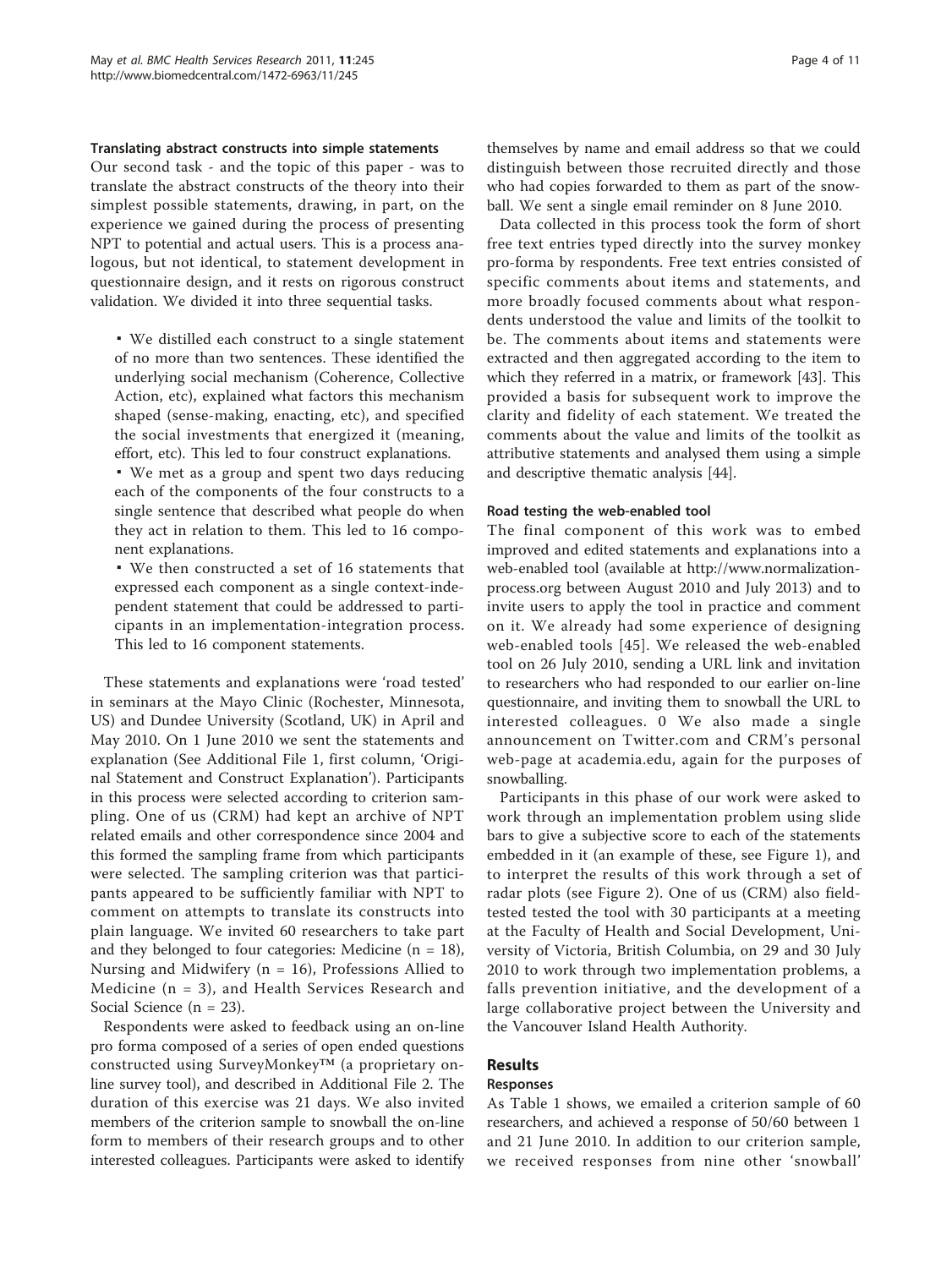<span id="page-4-0"></span>

| <b>ABOUT US</b><br><b>CONTACT US</b><br><b>FAQ</b><br><b>LEGAL</b><br><b>HOME</b>                                                                                                                                                                                          |  |
|----------------------------------------------------------------------------------------------------------------------------------------------------------------------------------------------------------------------------------------------------------------------------|--|
| <b>NPT</b> Normalization<br>Process Theory<br>Search                                                                                                                                                                                                                       |  |
| <b>What is NPT?</b><br><b>NPT Toolkit</b><br>How do you use NPT?<br><b>Theory behind NPT</b><br><b>Bibliography</b>                                                                                                                                                        |  |
| Home » NPT Toolkit                                                                                                                                                                                                                                                         |  |
| <b>NPT Toolkit</b><br>This is the NPT toolkit. To understand how to use it, click here.                                                                                                                                                                                    |  |
| 1. Participants distinguish the intervention from current ways of working.<br>Not at all<br>Completely<br>Whether the intervention is easy to describe to participants and whether they can appreciate how it differs or is clearly distinct from current ways of working. |  |
| 2. Participants collectively agree about the purpose of the intervention.<br>Not at all<br>Completely                                                                                                                                                                      |  |
| Whether participants have or are able to build a shared understanding of the aims, objectives, and expected outcomes of the proposed intervention.<br>3. Participants individually understand what the intervention requires of them.<br>Not at all<br>Completely          |  |
| Whether individual participants have or are able to make sense of the work - specific tasks and responsibilities - the proposed intervention would create for them.                                                                                                        |  |
| 4. Participants construct potential value of the intervention for their work.<br>Not at all<br>Completely                                                                                                                                                                  |  |
| Whether participants have or are able to easily grasp the potential value, benefits and importance of the intervention.                                                                                                                                                    |  |
| v<br>Λ<br><b>Next</b><br><b>Previous</b><br>Question 1 2 3 4 5 6 7 8 9 10 11 12 13 14 15 16                                                                                                                                                                                |  |
| Figure 1 NPT Toolkit - Web-interface - Sliding Toolbar.                                                                                                                                                                                                                    |  |

respondents. Of the 10 members of the criterion sample that did not respond, four were away on sabbatical or other leave. We have no information about six other non-respondents. Of the criterion sample, 10/50 communicated their views about statements and explanations by email or telephone to CRM. Only one member of this group provided a detailed critique of the statements and explanations. The remainder made general comments about their focus and orientation. The majority of data we received was derived from 40 criterion sample respondents, and the nine snowball sample respondents who replied using the Survey Monkey tool. We have combined responses from these two groups for qualitative analysis. Table [2](#page-6-0) describes the structure and geographical distribution of the combined study group.

Respondents using the SurveyMonkey pro forma asserted that they were familiar with NPT. Only 12 suggested that they possessed a low level of familiarity with the theory. We asked participants to read the statements and their explanations and to work through them in relation to an implementation practice or research problem. These respondents applied NPT to a wide variety of problems. Not all respondents provided sufficient information to identify these, but we could identify problems related to Primary Care  $(n = 14)$ , Hospital Medicine (n = 7), Nursing and Midwifery (n = 6), Health Informatics  $(n = 5)$ , Social Care  $(n = 4)$ , and Public Health ( $n = 3$ ). Ten respondents identified themselves as already using NPT as a basis for ongoing studies, and six were, or had been, involved in designing studies in which NPT was integral but which were not yet operational. In at least five of these cases, this work was accomplished in groups. A further 23 respondents said that they had reviewed the statements and their explanations through the medium of thought experiments about potential or actual implementation projects. A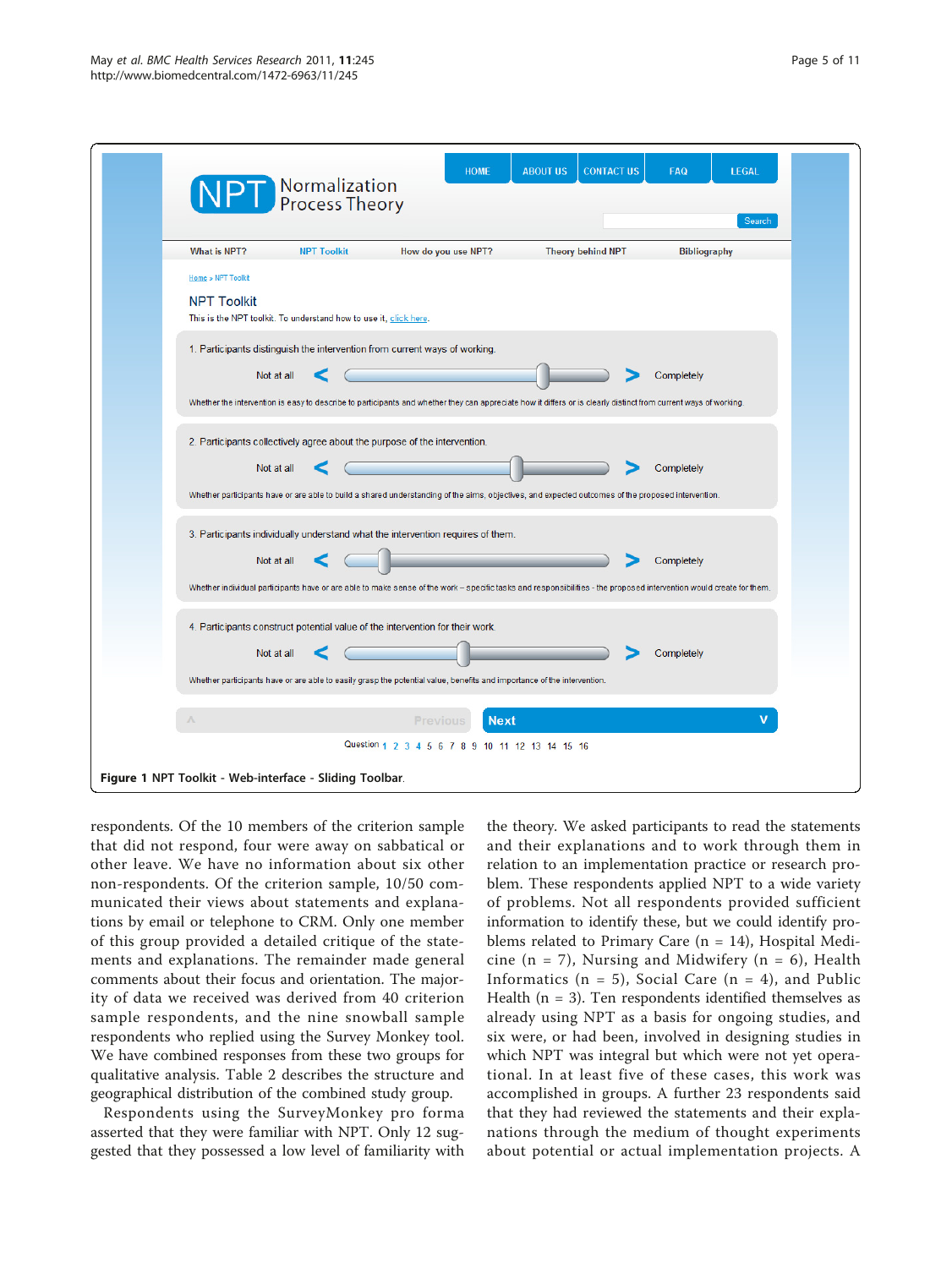<span id="page-5-0"></span>

small number of respondents told us about the time committed to this task. This ranged from 20 minutes to three hours.

The web-enabled tool had been released for testing in a way that maximized commentary from real users. We embedded Google Analytics html code in the website and this enabled us to obtain some limited data about its usage and users. During the pilot period (26 July -26 August 2010) the website attracted 327 visits (139 new visitors and 188 return visitors) and details of these are given in Table [3.](#page-6-0) Time on site ranged from 21 to 0

| Table 1 Purposive Sample of Respondents: Statement |  |  |
|----------------------------------------------------|--|--|
| development phase                                  |  |  |

| <b>Response Category</b>                              | Non-<br>respondents | Respondents |
|-------------------------------------------------------|---------------------|-------------|
| Out of office auto-reply Sabbatical or<br>other leave |                     |             |
| Did not respond                                       | 5                   |             |
| Responded using on-line pro forma                     |                     | 40          |
| Responded by email or telephone                       |                     | 10          |
| <b>Total criterion sample</b>                         | 10/60               | 50/60       |
| Additional snowball respondents                       | N/A                 | 9           |
| Total all respondents                                 |                     | 59          |

minutes (mean was 4.15 minutes), and page views ranged from 21 to one (mean was 5.11). From 139 new visitors we received some 15 detailed comments on their experience of the site, using free text boxes that users could fill in as they worked through the site.

#### The on-line survey

All but three participants were supportive of the approach we had taken and about the statements presented to them. Many made enthusiastic comments about this, and remarked that the statements improved the workability of NPT in practice. This was especially so amongst those without a background in the social sciences. We had invited respondents to be critical, however, and most had important and useful comments to make. These took two forms. First, many respondents offered specific criticisms about the statements and their explanations. These are grouped and described in Additional File [1](#page-9-0) (see second column, 'Users' Critique'). They related to three main kinds of problem: ambiguously worded statements and explanations; overlap, where some statements and their explanations appeared to cover the same ground as others; and dissonance, where some statements and their explanations appeared to express different concepts. As we have noted, most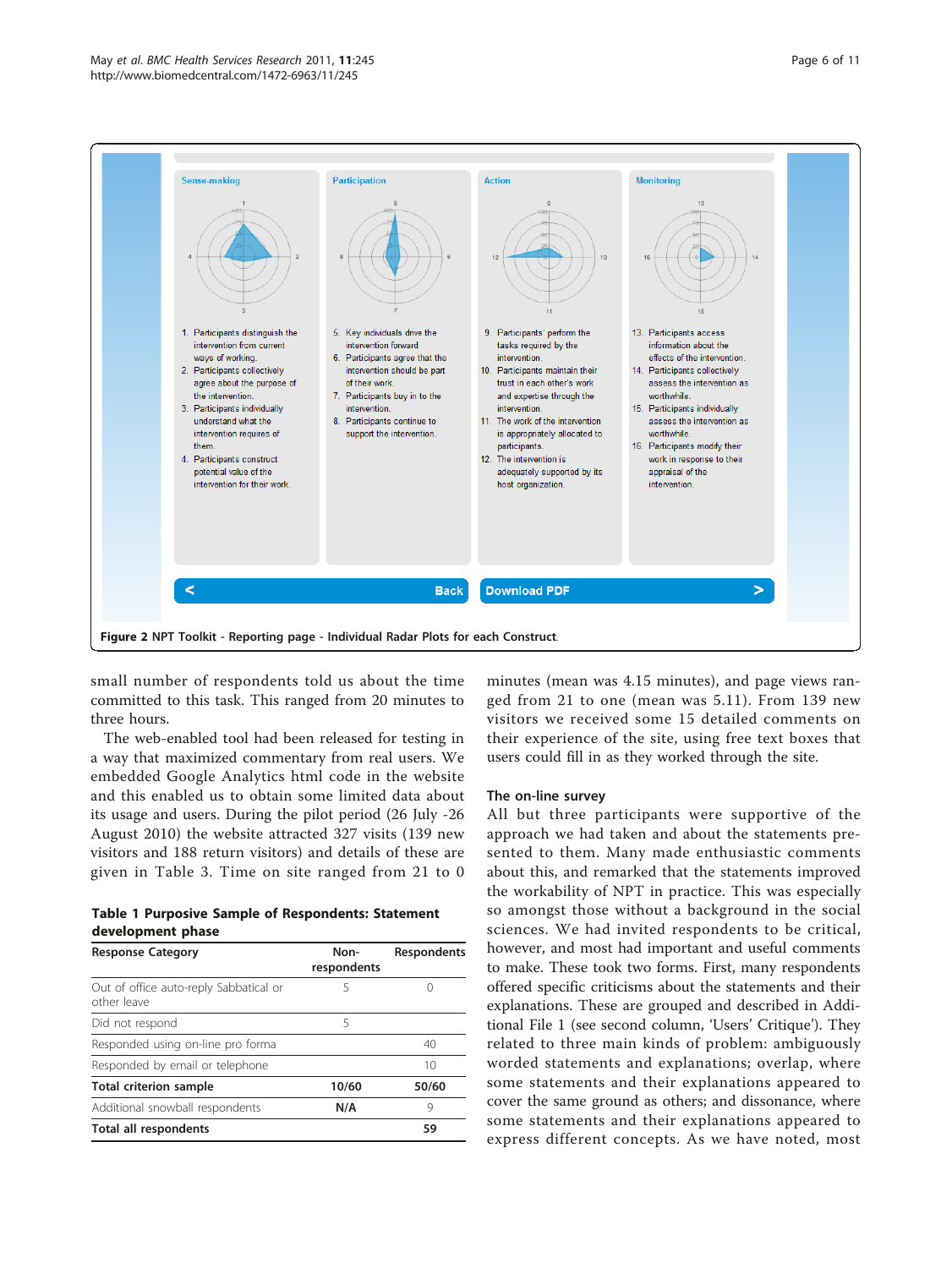|                                                         | Europe | N America | Australasia | <b>Total</b> |
|---------------------------------------------------------|--------|-----------|-------------|--------------|
| <b>Postgraduate Student</b>                             |        |           |             |              |
| <b>Assistant Prof/</b>                                  |        |           |             |              |
| Lecturer/Research Fellow Associate Prof/Senior Lecturer |        |           |             |              |
| <b>Full Professor</b>                                   | R      |           |             |              |
| Non-academic<br>Practitioner*                           |        |           |             |              |
| <b>Total</b>                                            | 34     | 16        |             | 59           |

<span id="page-6-0"></span>Table 2 Professional structure of combined criterion and snowball samples: Statement development phase

\* Includes three senior nurses, two public health specialists, one senior informatician, and one senior civil servant.

respondents were very positive about the statements and explanations. A medical researcher told us that:

It provided food for thought about the issues involved in trying to bring together a team of both researchers and practitioners to design and implement an intervention. In particular it helped me to understand that the reasons why we are having so much difficulty is that the research team themselves do not have a shared view and understanding of what the intervention is we are trying to implement and this is contributing to our problems in engaging the primary care partners in the project.

#### A nurse researcher told us that:

The questions serve as an inventory; anticipatory guidance before embarking on a change in practice or as a reflective/evaluation tool. In my example, the intervention was introduced to the inter-disciplinary [team] as a 'pilot'. I was asked to assist with evaluating the 'pilot'. If these 16-questions would have been available I could envision utilizing them as a guide for evaluation focus groups/interviews with endusers.

In these contexts, respondents seemed to be using the

Table 3 Visits to [http://www.normalizationprocess.org:](http://www.normalizationprocess.org) beta testing phase

| Origin               | <b>New</b>    | Returning     |
|----------------------|---------------|---------------|
| Direct from URL      | 96            | 157           |
| Twitter.com          |               | 2             |
| Academia.edu         | $\mathcal{P}$ | 16            |
| Google search        | 13            | 7             |
| Wikipedia            | 15            |               |
| Yahoo search         |               |               |
| Harvard Business     | 10            | $\mathcal{P}$ |
| Review Blog RSS      |               |               |
| Mayo Clinic Intranet |               |               |

statements and their explanations in exactly the way we had intended them - as sensitizing tools, heuristic devices, to support thinking through an implementation task. Importantly, though, we did not intend these statements to be used as the basis for specific research instruments or as verbatim statements for an interview schedule.

Beyond this, respondents offered interesting and useful general critiques that often made wider methodological points. One health services researcher wrote that:

[I] can see why it is seductive. I imagine some of it might work for trial interventions where you have a clear comparator - e.g. differentiate the intervention from usual practice (our 'intervention' is the work now and we do not really have a comparator as such). It looks helpfully simple (so will appeal to many because of this) - not too long - easy to read etc but then using it, it unravels and seems less useful (I feel a bit the way I did the first time I used the SF36 in a face to face interview - I ended up wanting to qualify every answer)

This reflects the central problem with the process of translation and simplification. It reduces the potential for acknowledging complexity within the tool. But there is a further problem here which is the extent to which a small number of respondents saw themselves reading something that was analogous to a structured research instrument rather than a set of statements that were intended to sensitize users to process problems in implementation. Complexity was added, too, by the use of theoretical vocabulary within the explanations and beyond. Another respondent wrote that:

I felt some of the language was still too technical. I would not use your technical descriptions "differentiation" etc - just ... complicate the understanding of the concept by using words which could be interpreted as having a different meaning to the one expressed in the question. Specific examples: 3 "make sense of the work" - would understand better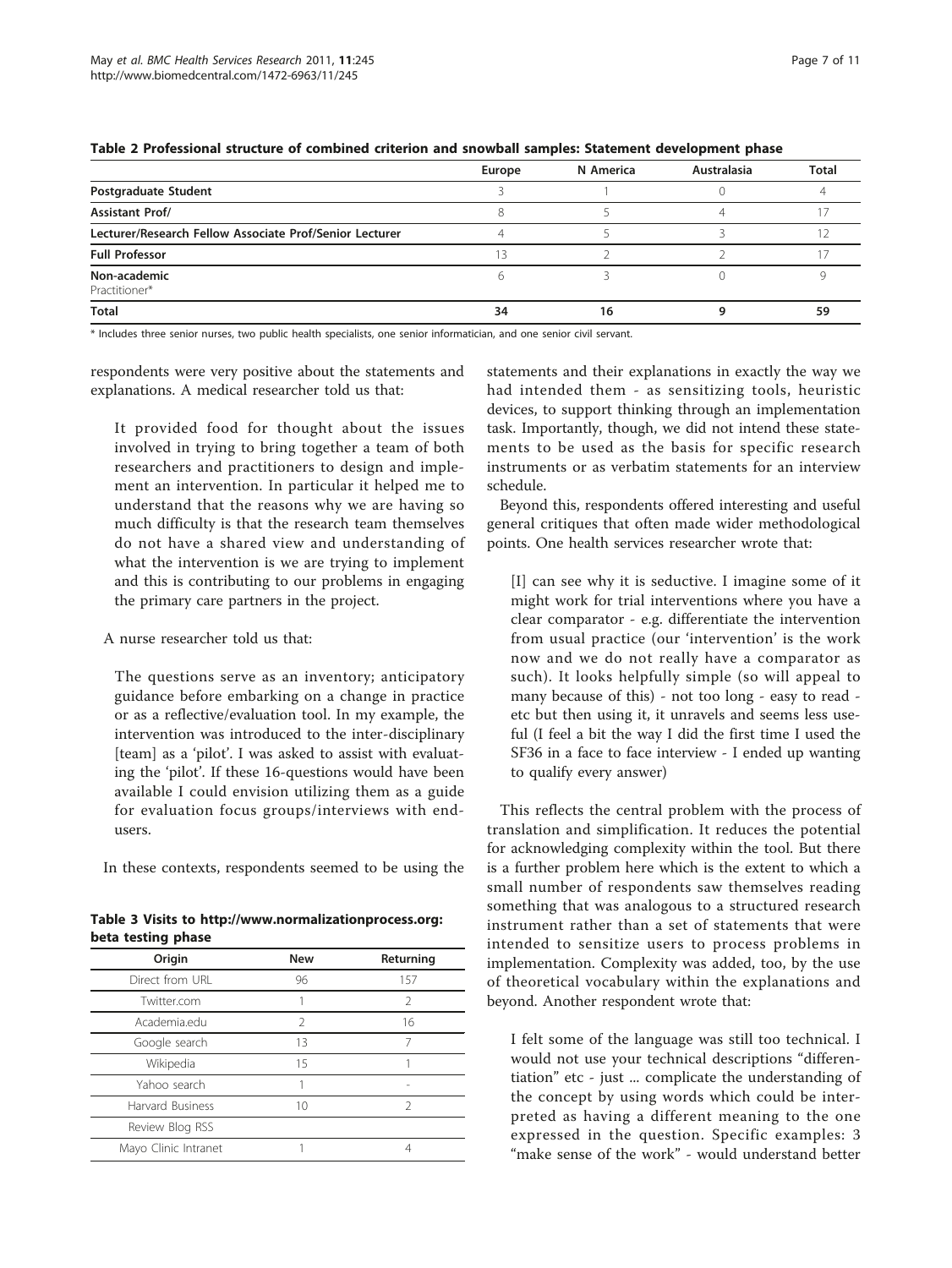as "make sense of what they had to do" (and work in 7) 8 "define the actions and procedures" - perhaps "define what needs to be done" 9 "enact the intervention" - perhaps "carry out the intervention" 10 see above 14 and 15 - I prefer "think it is worthwhile" or "agree about the worth of the effects" - it is the phrase "worth of the effects" which feels a little foreign.

## While for others it was:

A little tricky to work with at times. The terms don't always appear to coincide with the descriptions provided. Sometimes it was helpful to simply ignore the term, and concentrate on the description. Furthermore, the bolded "headline" doesn't always convey what is indicated in the explanation below it.

Several respondents remarked on the problem of seeking to integrate understanding the statements and their explanations at a more general level.

I am not sure if having 2 bits of text i.e. question and description for each question might confuse some people (as I have had this mentioned to me at a conference when I did something similar) although personally I do feel it helps the users understanding and quite like it.

Once again, these problems stem from the process of reduction and editing that led to the construction of the statements and their explanations. A small number of respondents sought to suggest solutions to such problems. For example:

It might be best to have a two part question with an amplification of the question in the second part. For example, "participants can/could discover the effects of the intervention", for example "from formal or informal evaluation". Also the "questions" are not phrased as questions but as statements - would be better as questions.

The qualitative analysis that we present here is a simple and descriptive one. Data was in the form of free text entries in an on-line pro-forma. Respondents invested a good deal of effort in working through the statements and their explanations. As we have seen, they identified problems that were about meaning (focusing on the content of statements and their explanations), and about structure (focusing on the relationship between individual statements and their explanations).

## Responses to the web enabled tool

We received a small number of electronic and in-person responses to the web enabled tool. Most of these were congratulatory. One respondent - a sociologist - felt that the web-enabled tool over-simplified NPT and meant that it would be difficult to interpret. Two respondents pointed to continuing difficulties with continued ambiguity or overlap for statements  $2 \& 14$ ,  $3 \& 15$ ,  $5 \& 11$ , 6 & 7. To solve this problem we amended these items again. Other users sought more advice about how to solve implementation problems, and a reduction in 'jargon'. For one user, however, the result was clarity and workability:

Love it, at least I can understand it now. All I need to remember is SPAM (sense-making, participation, action, monitoring). This will be a great tool to map progress.

Despite the undesirable mnemonic 'SPAM', this was the result that we were aiming for.

## Final set of statements

The key result of this process was a set of statements that expressed in the simplest possible terms the components of the four constructs of Normalization Process Theory, and that could be applied in practice as heuristic tools implementation and evaluation problems. The final set of statements produced through this process was:

1. participants distinguish the intervention from current ways of working

2. participants collectively agree about the purpose of the intervention

3. participants individually understand what the intervention requires of them

4. participants construct potential value of the intervention for their work

5. Key individuals drive the intervention forward

6. participants agree that the intervention should be part of their work

7. participants buy into the intervention

8. participants continue to support the intervention

9. participants' perform the tasks required by the intervention

10. participants maintain their trust in each other's work and expertise through the intervention

11. the work of the intervention is allocated appropriately to participants

12. the intervention is **adequately supported** by its host organization

13. participants access information about the effects of the intervention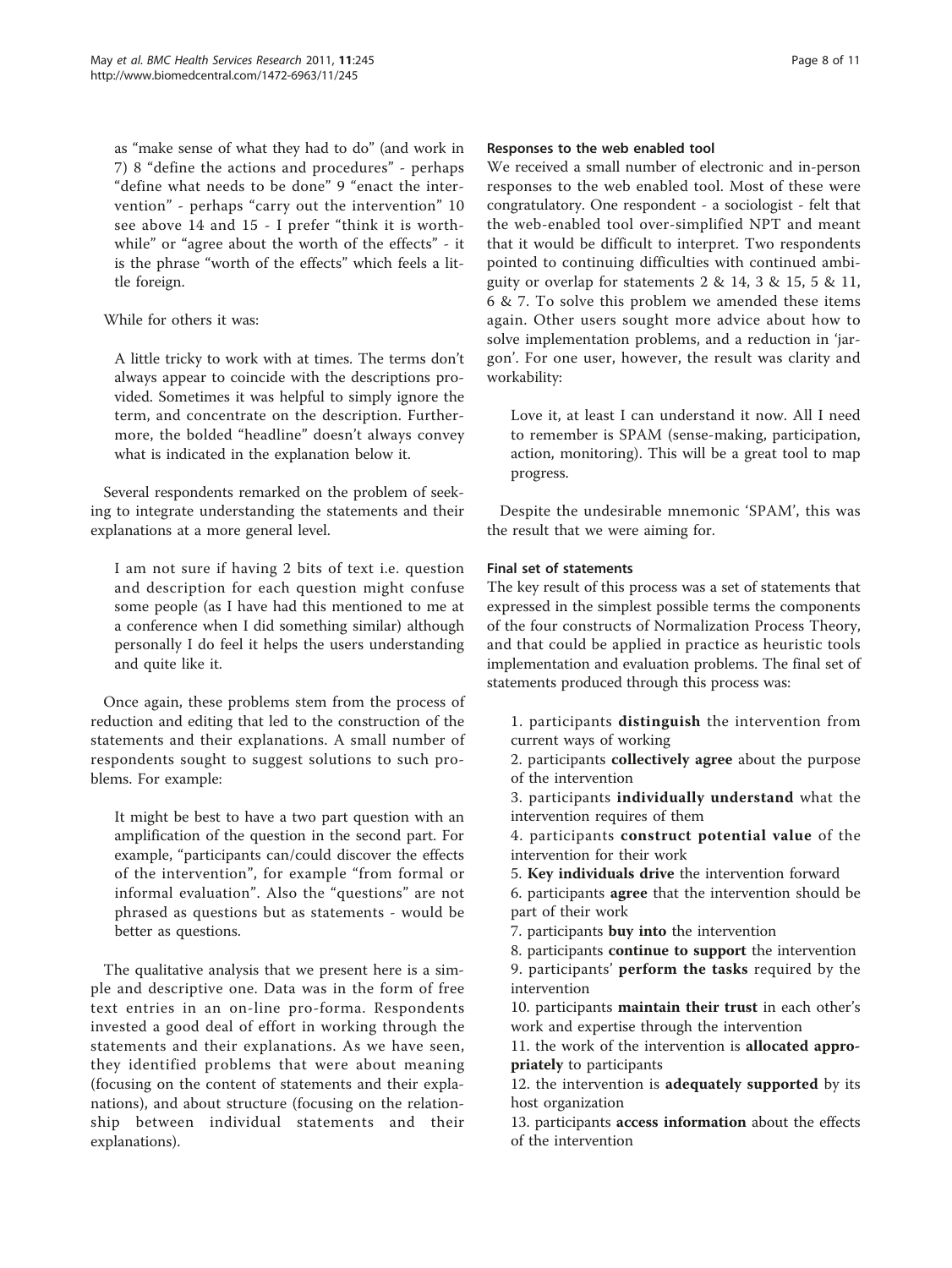14. participants collectively assess the intervention as worthwhile

15. participants individually assess the intervention as worthwhile

16. participants modify their work in response to their appraisal of the intervention

## **Discussion**

Respondents' critical comments on statements and explanations, as we have noted, were important and useful. We learned much about how the statements and their explanations were read and understood by a purposive international sample of researchers and practitioners. While respondents were enthusiastic and supportive about the statements and explanations, and valued the translation work that they represented, they also provided criticisms that focused our attention on problems in the way that the theory was understood when it was simplified in this way. This left us with three problems to solve.

First of all it was clear that we needed to rephrase individual statements to make their meanings clear, and to reduce problems of 'fine distinction' and overlap that affected some of them - especially in relation to statements 2, 3, 14 and 15. In fact, we rewrote almost all of the statements, working not only to clarify their meanings but also their purpose as heuristic devices to help users think through implementation processes rather than measure them. This involved producing and then choosing - by means of a simple vote by each member of the project team - alternative forms of words for each statement, and where necessary the explanation. We then undertook a final amendment phase to make them workable. The progression from original statement and explanation - through respondents' criticisms, alternative wording, voting choice, and to final version - is shown in detail in Additional File [1.](#page-9-0) We repeated this process after users had responded to the web-enabled tool. This led to the final set of statements.

The second problem was whether to do additional work to marry statements and their explanations more effectively, or whether to remove the explanations themselves. Some respondents had made a strong case for removing the explanations on the grounds that they would confuse novice users or distract expert ones. In this context, we also had to take account of the usability of the statement and explanation in the on-line toolkit. The combination of these factors led us to decide to include explanations on the web-interface (see Figure [1](#page-4-0)), and on its reports (see Figure [2\)](#page-5-0). They are also embedded elsewhere in the on-line Users' Manual for NPT, where they are linked to more detailed accounts of the theory's constructs.

Finally, and rather less importantly, we had to decide whether or not to acknowledge the specific theoretical origin of each statement by assigning it the name of the component of NPT to which it referred. We chose to drop these from the toolkit. However, they remain elsewhere in the on-line User's Manual. The limitations of this study are that our sample may be biased towards a favourable view of NPT by virtue of their previously expressed interest in NPT and earlier personal contacts. A second limitation is that is it also biased towards respondents working in some capacity in academia over those working as full-time practitioners. As such, the practitioner group is relatively small and this may have implications on the potential usability of the tool for this group. Clearly, irrespective of researcher enthusiasm, practitioners, managers and policy makers, alongside patients and careers, are central to the successful embedding of interventions. However, we should note that many of these academics also had commitments as clinical practitioners, healthcare managers, and policy makers. A third limitation is that limitations on time and resources did not permit us at this stage in the project to perform cognitive interviews in which users of the statements worked through them while thinking out loud. Overall, using email and a web based tool to collect qualitative (textual) data from a purposive sample of international researchers and practitioners was highly successful, with a very small number of non-respondents. The 59 researchers and practitioners who responded to our qualitative data collection tool, and the 13 who commented on the beta version of the toolkit at<http://www.normalizationprocess.org> were supportive and helpful, and consistently provided us with valuable critical comments.

## Conclusions

The funding program that supported the work described in this paper was intended to support the translation of social science research into products that would have value for the wider polity. Our aim in this paper is to show how we worked towards this objective. Our aim for the project itself was to take the core constructs and components of a sociological theory and translate them into the simplest possible set of statements. These statements were designed to be used as heuristic devices in an on-line toolkit for users of the theory, and not to define questions that could be used as the basis of an instrument to measure variables derived from NPT's constructs and their components. As a result of this work we have been able to develop a simplified set of statements and explanations that translate a sociological theory into a 'user friendly' form of words. This is an important step in crossing the translational gap between the complex language of academic expert communities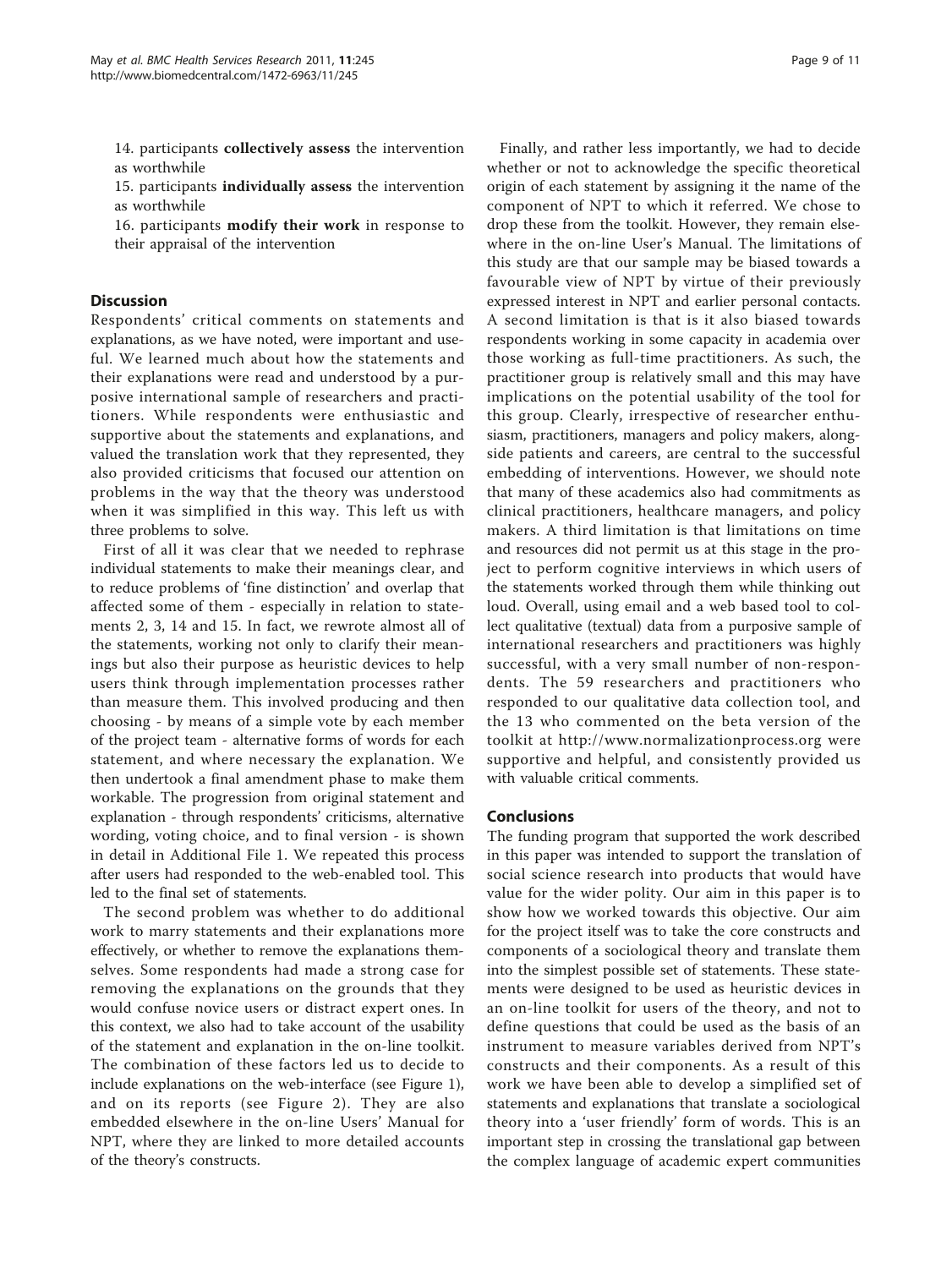<span id="page-9-0"></span>and the multiple everyday needs of researchers and practitioners in applied settings [\[46](#page-10-0)].

#### Conflict of interests

CRM led the program of theory building underpinning work described here, and all authors have contributed to the development of NPT.

## Additional material

[Additional file 1: P](http://www.biomedcentral.com/content/supplementary/1472-6963-11-245-S1.PDF)rogression from Original Statement and Explanation to beta testing phase. Table in landscape format.

[Additional file 2: Q](http://www.biomedcentral.com/content/supplementary/1472-6963-11-245-S2.PDF)ualitative Data Collection Using On-Line. Pro Forma - Questions Asked. List of questions asked on online survey.

#### Acknowledgements & Funding

Research and website development reported in this paper was made possible by funding from the UK Economic and Social Research Council (RES-189-25-0003). This grant was held by CRM, EM, FSM, TR, TF and ST. We thank Jan Legge and Orla O'Donnell for providing secretarial support. Some aspects of the work also benefited from the award of a grant to EM and CRM of National Institutes for Health Research funding for a National School of Primary Care Research Peer Learning Set on the development of Normalization Process Theory and we thank members of that group–Anne Rogers, Catherine Pope, Anne Kennedy, Bio Nie Ong, Chirs Dowrick, Rob Wilson, Kate O'Donnell, and Stephanie Tooth for their support of this enterprise. In addition, we thank Victor Montori, Nilay Shah, David Eton, Mary Ellen Purkis, Lynn Stevenson, and Chris May for their important contributions to our work. Views presented in this paper are those of the authors and not of the UK Economic and Social Research Council or Department of Health.

#### Author details

<sup>1</sup> Faculty of Health Sciences, University of Southampton, UK. <sup>2</sup>Institute of Health and Society, Newcastle University, UK. <sup>3</sup>Agenzia Sanitaria e Sociale Regionale, Bologna, Italy. <sup>4</sup>Discipline of General Practice, National University of Ireland, Galway, Ireland. <sup>5</sup> Academic Unit of General Practice and Primary Care, Institute of Health and Wellbeing, University of Glasgow, UK. <sup>6</sup>Research Department of Primary Care and Population Health, University College London, UK. <sup>7</sup>Quality, Safety & Informatics Research Group, University of Dundee, UK.

#### Authors' contributions

All authors have contributed practically and intellectually to the work that led to this paper and have commented and agreed on the manuscript. CRM led the study. TR led the development of the web-enabled tool.

#### Received: 8 November 2010 Accepted: 30 September 2011 Published: 30 September 2011

#### References

- 1. Campbell M, Fitzpatrick R, Haines A, Kinmonth A, Sandercock P, Spiegelhalter D, Tyrer P: [Framework for design and evaluation of complex](http://www.ncbi.nlm.nih.gov/pubmed/10987780?dopt=Abstract) [interventions to improve health.](http://www.ncbi.nlm.nih.gov/pubmed/10987780?dopt=Abstract) BMJ 2000, 321:694-696.
- 2. Campbell NC, Murray E, Darbyshire J, Emery J, Farmer A, Griffiths F, Guthrie B, Lester H, Wilson P, Kinmonth AL: [Designing and evaluating](http://www.ncbi.nlm.nih.gov/pubmed/17332585?dopt=Abstract) [complex interventions to improve health care.](http://www.ncbi.nlm.nih.gov/pubmed/17332585?dopt=Abstract) Brit Med J 2007, 334(7591):455-459.
- 3. Angus D, Brouwers M, Driedger M, Eccles M, Francis J, Godin G, Graham I, Grimshaw J, Hanna S, Harrison MB, et al: Designing theoretically-informed implementation interventions The Improved Clinical Effectiveness through Behavioural Research Group (ICEBeRG). Implement Sci 2006, 1.
- Grol RP, Bosch M, Hulscher M, Eccles M, Wensing M: [Planning and](http://www.ncbi.nlm.nih.gov/pubmed/17319808?dopt=Abstract) [studying improvement in patient care: the use of theoretical](http://www.ncbi.nlm.nih.gov/pubmed/17319808?dopt=Abstract) [perspectives.](http://www.ncbi.nlm.nih.gov/pubmed/17319808?dopt=Abstract) Milbank Quarterly 2007, 85(1):93-138.
- 6. Hechter M, Horne C: Theory is explanation. In Theories of social order. Edited by: Hechter M, Horne C. Stanford CA, Stanford University Press; 2003:.
- 7. May C, Finch T: Implementation, embedding, and integration: an outline of Normalization Process Theory. Sociology 2009, 43(3):535-554.
- 8. May C: [2006 A rational model for assessing and evaluating complex](http://www.ncbi.nlm.nih.gov/pubmed/16827928?dopt=Abstract) [interventions in health care.](http://www.ncbi.nlm.nih.gov/pubmed/16827928?dopt=Abstract) BMC Health Services Research 2006, 6:86.
- 9. May C, Finch T, Mair F, Ballini L, Dowrick C, Eccles M, Gask L, MacFarlane A, Murray E, Rapley T, Rogers A, Treweek S, Wallace P, Anderson G, Burns J, Heaven B: [Understanding the implementation of complex interventions](http://www.ncbi.nlm.nih.gov/pubmed/17880693?dopt=Abstract) [in health care: the normalization process model.](http://www.ncbi.nlm.nih.gov/pubmed/17880693?dopt=Abstract) BMC Health Services Research 2007, 7:148.
- 10. Ajzen I: The theory of planned behavior. Organizational Behavior and Human Decision Processes 1991, 50:179-211.
- 11. Rogers EM: The Diffusion of Innovations. 4 edition. New York: Free Press; 1995.
- 12. Latour B: Reassembling the Social: An Introduction to Actor Network Theory Oxford: Oxford University Press; 2005.
- 13. Bunge M: How does it work? The search for explanatory mechanisms. Philosophy of the Social Sciences 2004, 34(2):182-210.
- 14. Gerring J: The mechanismic worldview: Thinking inside the box. British Journal of Political Science 2008, 38:161-179.
- 15. Lieberson S, Lynn FB: Barking up the wrong branch: Scientific alternatives to the current model of sociological science. Annual Review of Sociology 2002, 28:1-19.
- 16. Gask L, Lever-Green G, Hays R: Dissemination and implementation of suicide prevention training in one Scottish region. BMC Health Serv Res 2008, 8.
- 17. Gask L, Rogers A, Campbell S, Sheaff R: Beyond the limits of clinical governance? The case of mental health in English primary care. BMC Health Serv Res 2008, 8.
- 18. May CR, Montori VM, Mair F: Understanding patients' experiences of treatment burden in chronic heart failure using normalization process theory. Annals of Family Medicine
- 19. Coburn NG, Guller U, Baxter NN, Kiss A, Ringash J, Swallow CJ, Law CHL: [Adjuvant therapy for resected gastric cancer-rapid, yet incomplete](http://www.ncbi.nlm.nih.gov/pubmed/17905529?dopt=Abstract) [adoption following results of intergroup 0116 trial.](http://www.ncbi.nlm.nih.gov/pubmed/17905529?dopt=Abstract) Int J Radiat Oncol Biol Phys 2008, 70(4):1073-1080.
- 20. Kirsh S, Lawrence R, Aron D: Tailoring an intervention to the context and system redesign related to the intervention: A case study of implementing shared medical appointments for diabetes. Implementation Science 2008, 3:article 34.
- 21. May C, Mair F, Dowrick C, Finch T: [Process evaluation for complex](http://www.ncbi.nlm.nih.gov/pubmed/17650326?dopt=Abstract) [interventions in primary care: understanding trials using the](http://www.ncbi.nlm.nih.gov/pubmed/17650326?dopt=Abstract) [normalization process model.](http://www.ncbi.nlm.nih.gov/pubmed/17650326?dopt=Abstract) BMC Family Practice 2007, 8:42.
- 22. Speed C, Heaven B, Adamson A, Bond J, Corbett S, Lake AA, May C, Vanoli A, McMeekin P, Moynihan P, et al: [LIFELAX - diet and LIFEstyle](http://www.ncbi.nlm.nih.gov/pubmed/21208547?dopt=Abstract) [versus LAXatives in the management of chronic constipation in older](http://www.ncbi.nlm.nih.gov/pubmed/21208547?dopt=Abstract) [people: randomised controlled trial.](http://www.ncbi.nlm.nih.gov/pubmed/21208547?dopt=Abstract) Health Technol Assess 2010, 14(52):1- +.
- 23. Gask L, Bower P, Lovell K, Escott D, Archer J, Gilbody S, Lankshear A, Simpson A, Richards D: What work has to be done to implement collaborative care for depression? Process evaluation of a trial utilizing the Normalization Process Model. Implement Sci 2010, 5(15).
- 24. Gunn JM, Palmer VJ, Dowrick CF, Herrman HE, Griffiths FE, Kokanovic R, Blashki GA, Hegarty KL, Johnson CL, Potiriadis M, et al: Embedding effective depression care: using theory for primary care organisational and systems change. Implement Sci 2010, 5.
- 25. Kennedy A, Chew-Graham CA, Blakeman T, Bowen A, Gardner C, Protheroe J, Rogers A, Gask L: Delivering the WISE (Whole Systems Informing Self-Management Engagement) training package in primary care: learning from formative evaluation. Implement Sci 2010, 5(7).
- 26. Pencille LJ, Campbell ME, Van Houten HK, Shah ND, Mullan RJ, Swiglo BA, Breslin M, Kesman RL, Tulledge-Scheitel SM, Jaeger TM, et al: Protocol for the Osteoporosis Choice trial. A pilot randomized trial of a decision aid in primary care practice. Trials 2009, 10.
- 27. Elwyn G, Légaré F, van der Weijden T, Edwards A, May C: Arduous implementation: does the Normalisation Process Model explain why it's